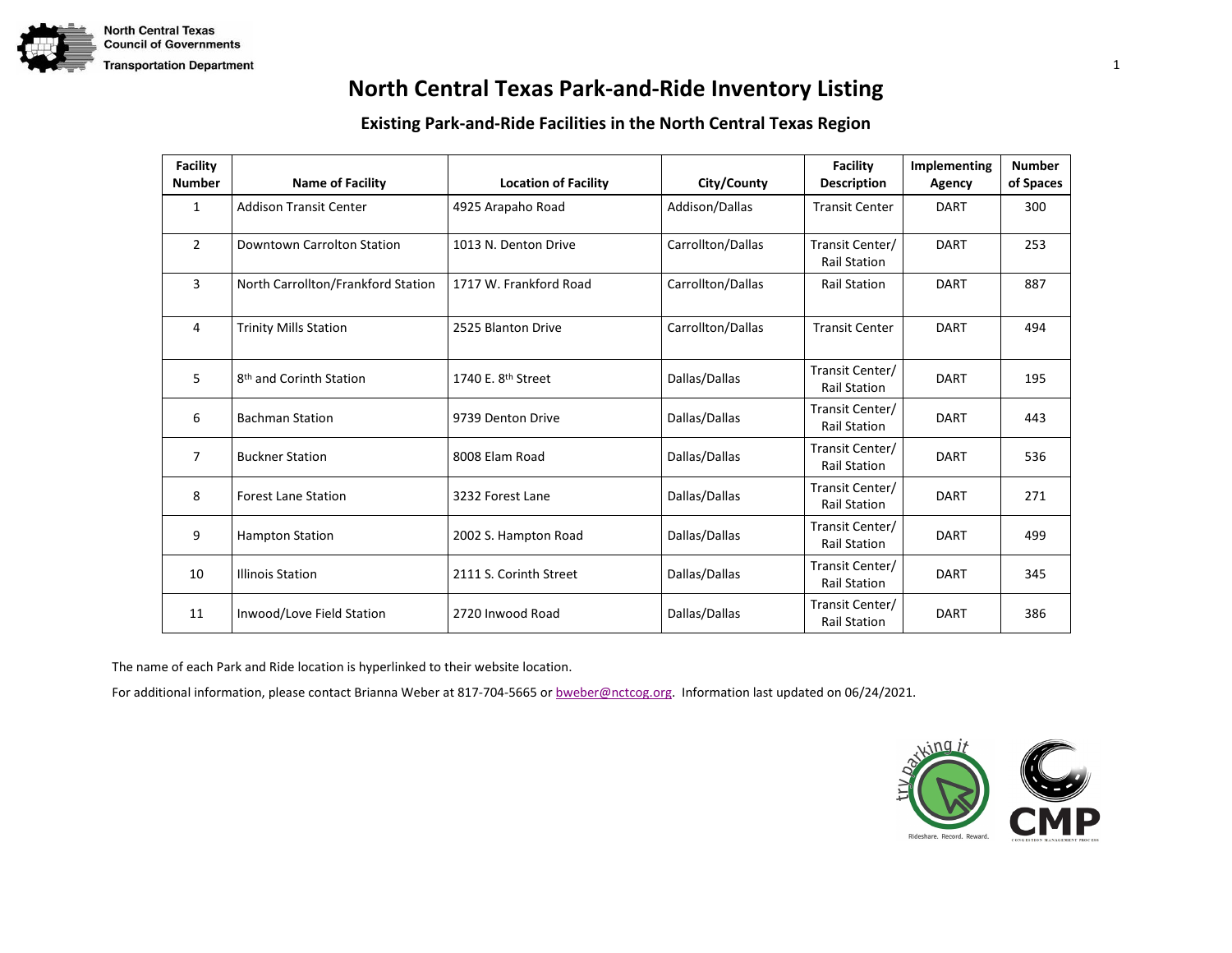

| <b>Facility</b><br><b>Number</b> | <b>Name of Facility</b>        | <b>Location of Facility</b>      | City/County   | <b>Facility</b><br><b>Description</b>  | Implementing<br>Agency | <b>Number</b><br>of Spaces |
|----------------------------------|--------------------------------|----------------------------------|---------------|----------------------------------------|------------------------|----------------------------|
| 12                               | <b>Kiest Station</b>           | 3300 S. Lancaster Road           | Dallas/Dallas | Transit Center/<br><b>Rail Station</b> | <b>DART</b>            | 20                         |
| 13                               | JB Jackson, Jr. Transit Center | 1423 J.B. Jackson, Jr. Boulevard | Dallas/Dallas | <b>Transit Center</b>                  | <b>DART</b>            | 200                        |
| 14                               | Lake June Station              | 6410 Lake June Road              | Dallas/Dallas | <b>Transit Center</b>                  | <b>DART</b>            | 472                        |
| 15                               | Lawnview Station               | 5900 Scyene Road                 | Dallas/Dallas | Transit Center/<br><b>Rail Station</b> | <b>DART</b>            | 381                        |
| 16                               | LBJ/Central Station            | 8800 Markville Drive             | Dallas/Dallas | Transit Center/<br><b>Rail Station</b> | <b>DART</b>            | 553                        |
| 17                               | LBJ/Skillman Station           | 10100 LBJ Freeway                | Dallas/Dallas | Transit Center/<br><b>Rail Station</b> | DART                   | 654                        |
| 18                               | <b>Ledbetter Station</b>       | 2006 E. Ledbetter Drive          | Dallas/Dallas | Transit Center/<br><b>Rail Station</b> | <b>DART</b>            | 368                        |
| 19                               | <b>Market Center Station</b>   | 4301 Harry Hine Blvd             | Dallas/Dallas | Transit Center/<br><b>Rail Station</b> | <b>DART</b>            | 230                        |
| 20                               | MLK, Jr Station                | 1412 S. Trunk Avenue             | Dallas/Dallas | Transit Center/<br><b>Rail Station</b> | <b>DART</b>            | 200                        |

The name of each Park and Ride location is hyperlinked to their website location.

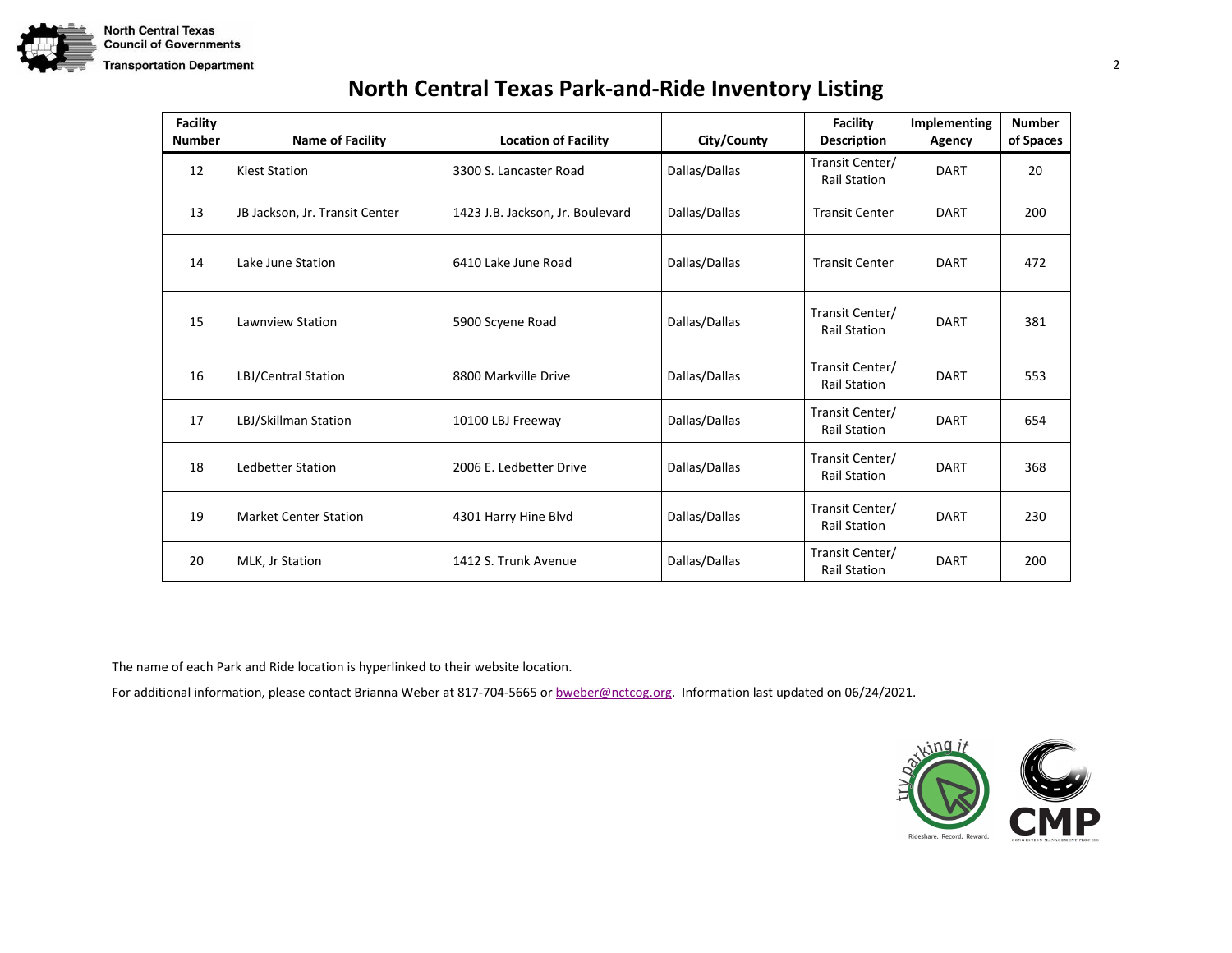

| <b>Facility</b><br><b>Number</b> | <b>Name of Facility</b>        | <b>Location of Facility</b> | City/County           | <b>Facility</b><br><b>Description</b>  | Implementing<br>Agency | <b>Number</b><br>of Spaces |
|----------------------------------|--------------------------------|-----------------------------|-----------------------|----------------------------------------|------------------------|----------------------------|
| 21                               | SMU/Mockingbird Station        | 5465 E. Mockingbird Lane    | Dallas/Dallas         | Transit Center/<br><b>Rail Station</b> | <b>DART</b>            | 735                        |
| 22                               | <b>Park Lane Station</b>       | 8169 Park Lane              | Dallas/Dallas         | Transit Center/<br><b>Rail Station</b> | <b>DART</b>            | 1,152                      |
| 23                               | <b>Red Bird Transit Center</b> | 4831 S. Hampton Road        | Dallas/Dallas         | <b>Transit Center</b>                  | <b>DART</b>            | 598                        |
| 24                               | Royal Lane Station             | 11310 Denton Drive          | Dallas/Dallas         | Transit Center/<br><b>Rail Station</b> | <b>DART</b>            | 354                        |
| 25                               | <b>Walnut Hill Station</b>     | 8150 Walnut Hill Lane       | Dallas/Dallas         | Transit Center/<br><b>Rail Station</b> | <b>DART</b>            | 170                        |
| 26                               | Walnut Hill/Denton Station     | 2815 Walnut Hill Lane       | Dallas/Dallas         | Transit Center/<br><b>Rail Station</b> | <b>DART</b>            | 361                        |
| 28                               | <b>Westmoreland Station</b>    | 2646 S. Westmoreland Road   | Dallas/Dallas         | Transit Center/<br><b>Rail Station</b> | DART                   | 700                        |
| 29                               | <b>White Rock Station</b>      | 7333 E. Northwest Highway   | Dallas/Dallas         | Transit Center/<br><b>Rail Station</b> | <b>DART</b>            | 488                        |
| 30                               | <b>Farmers Branch Station</b>  | 12800 Denton Drive          | Farmers Branch/Dallas | Transit Center/<br><b>Rail Station</b> | <b>DART</b>            | 237                        |
| 31                               | Downtown Garland Station       | 403 W. Walnut Street        | Garland/Dallas        | Transit Center/<br><b>Rail Station</b> | <b>DART</b>            | 550                        |

The name of each Park and Ride location is hyperlinked to their website location.

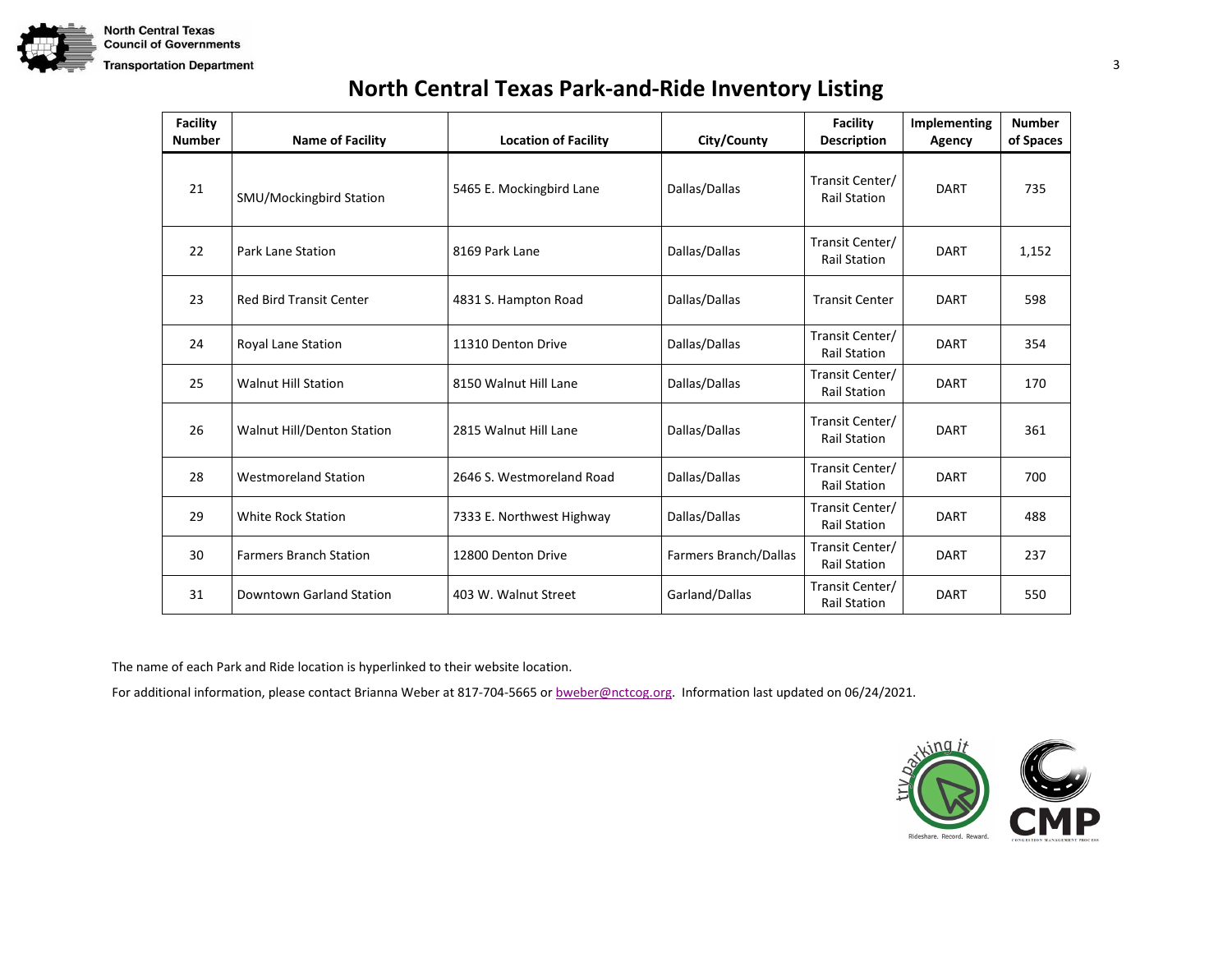

| <b>Facility</b><br><b>Number</b> | <b>Name of Facility</b>                      | <b>Location of Facility</b>        | City/County          | <b>Facility</b><br><b>Description</b>  | <b>Implementing</b><br>Agency | <b>Number</b><br>of Spaces |
|----------------------------------|----------------------------------------------|------------------------------------|----------------------|----------------------------------------|-------------------------------|----------------------------|
| 32                               | Forest/Jupiter Station                       | <b>Forest Lane at Barnes Drive</b> | Garland/Dallas       | Transit Center/<br><b>Rail Station</b> | <b>DART</b>                   | 561                        |
| 33                               | Lake Ray Hubbard Transit Center              | 6151 Duck Creek Drive              | Garland/Dallas       | <b>Transit Center</b>                  | DART                          | 660                        |
| 34                               | South Garland Transit Center                 | 4051 Leon Road                     | Garland/Dallas       | <b>Transit Center</b>                  | DART                          | 600                        |
| 35                               | Glenn Heights Park-and-Ride                  | 1200 E. Bear Creek                 | Glenn Heights/Dallas | Park-and-Ride                          | <b>DART</b>                   | 595                        |
| 36                               | North Irving Transit Center                  | 5601 Riverside Drive               | Irving/Dallas        | <b>Transit Center</b>                  | <b>DART</b>                   | 715                        |
| 37                               | Downtown Irving/Heritage Crossing<br>Station | 201 Rock Island Road               | Irving/Dallas        | Transit Center/<br><b>Rail Station</b> | DART/Trinity<br>Metro         | 457                        |
| 38                               | West Irving Station                          | 4200 Jackson Street                | Irving/Dallas        | Transit Center/<br><b>Rail Station</b> | DART/Trinity<br>Metro         | 500                        |
| 39                               | <b>Belt Line Station</b>                     | 5800 Valley View Lane              | Irving/Dallas        | Transit Center/<br><b>Rail Station</b> | <b>DART</b>                   | 597                        |
| 40                               | North Lake College Station                   | 1770 W. Walnut Hill Lane           | Irving/Dallas        | Transit Center/<br><b>Rail Station</b> | <b>DART</b>                   | 194                        |

The name of each Park and Ride location is hyperlinked to their website location.

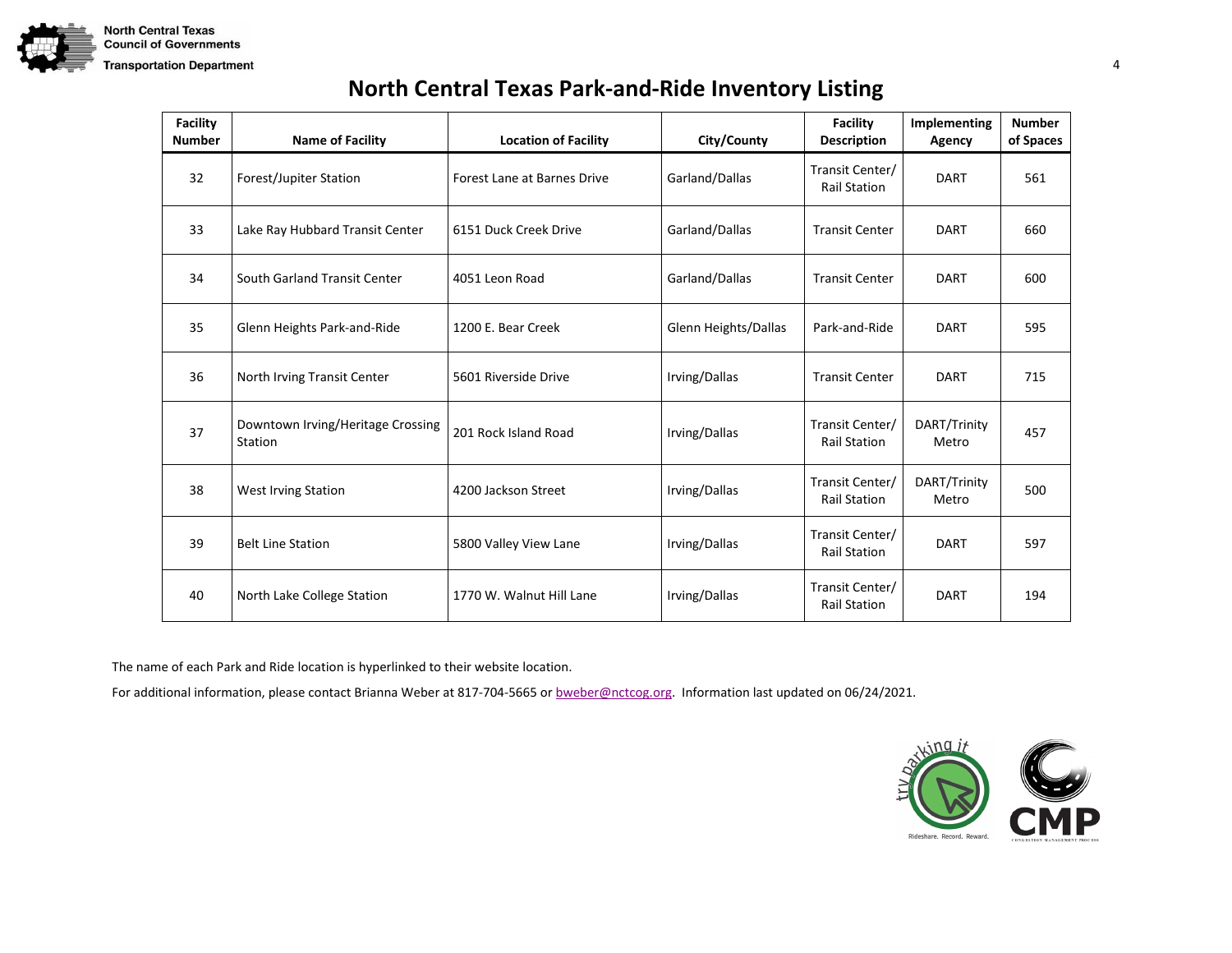

| <b>Facility</b><br><b>Number</b> | <b>Name of Facility</b>      | <b>Location of Facility</b>                    | City/County                   | <b>Facility</b><br><b>Description</b>  | Implementing<br>Agency | <b>Number</b><br>of Spaces |
|----------------------------------|------------------------------|------------------------------------------------|-------------------------------|----------------------------------------|------------------------|----------------------------|
| 41                               | <b>Parker Road Station</b>   | 2600 Archerwood Street                         | Plano/Collin                  | Transit Center/<br><b>Rail Station</b> | <b>DART</b>            | 2,078                      |
| 42                               | Jack Hatchell Transit Center | 4040 W. 15 <sup>th</sup> Street                | Plano/Collin                  | <b>Transit Center</b>                  | DART                   | 822                        |
| 43                               | <b>Bush Turnpike Station</b> | 1300 East President George Bush<br>Highway     | Richardson/Collin             | Transit Center/<br><b>Rail Station</b> | DART                   | 1,193                      |
| 44                               | Arapaho Center Station       | 1051 N. Greenville Avenue                      | Richardson/Dallas             | Transit Center/<br><b>Rail Station</b> | <b>DART</b>            | 1,100                      |
| 45                               | <b>Spring Valley Station</b> | 100 W. Spring Valley Road                      | Richardson/Dallas             | Transit Center/<br><b>Rail Station</b> | <b>DART</b>            | 393                        |
| 46                               | Downtown Rowlett Station     | 5000 Martin Drive                              | Rowlett/Dallas                | <b>Transit Center</b>                  | DART                   | 750                        |
| 47                               | Arlington Park-and-Ride      | I-30 at Lamar Blvd West of Cooper<br>St        | Arlington/Tarrant             | Park-and-Ride                          | Arlington              | 520                        |
| 48                               | Arlington Park-and-Ride      | Park Springs at I-20                           | Arlington/Tarrant             | Park-and-Ride                          | Arlington              | 354                        |
| 49                               | Arlington Park-and-Ride      | E Copeland Rd @ Legends Way<br>(Rangers Lot G) | Arlington/Tarrant             | Park-and-Ride                          | Arlington              | 100                        |
| 50                               | Grand Prairie Park-and-Ride  | I-30 at N. Belt Line Rd                        | <b>Grand Prairie /Tarrant</b> | Park-and-Ride                          | <b>Grand Prairie</b>   | 350                        |

The name of each Park and Ride location is hyperlinked to their website location.

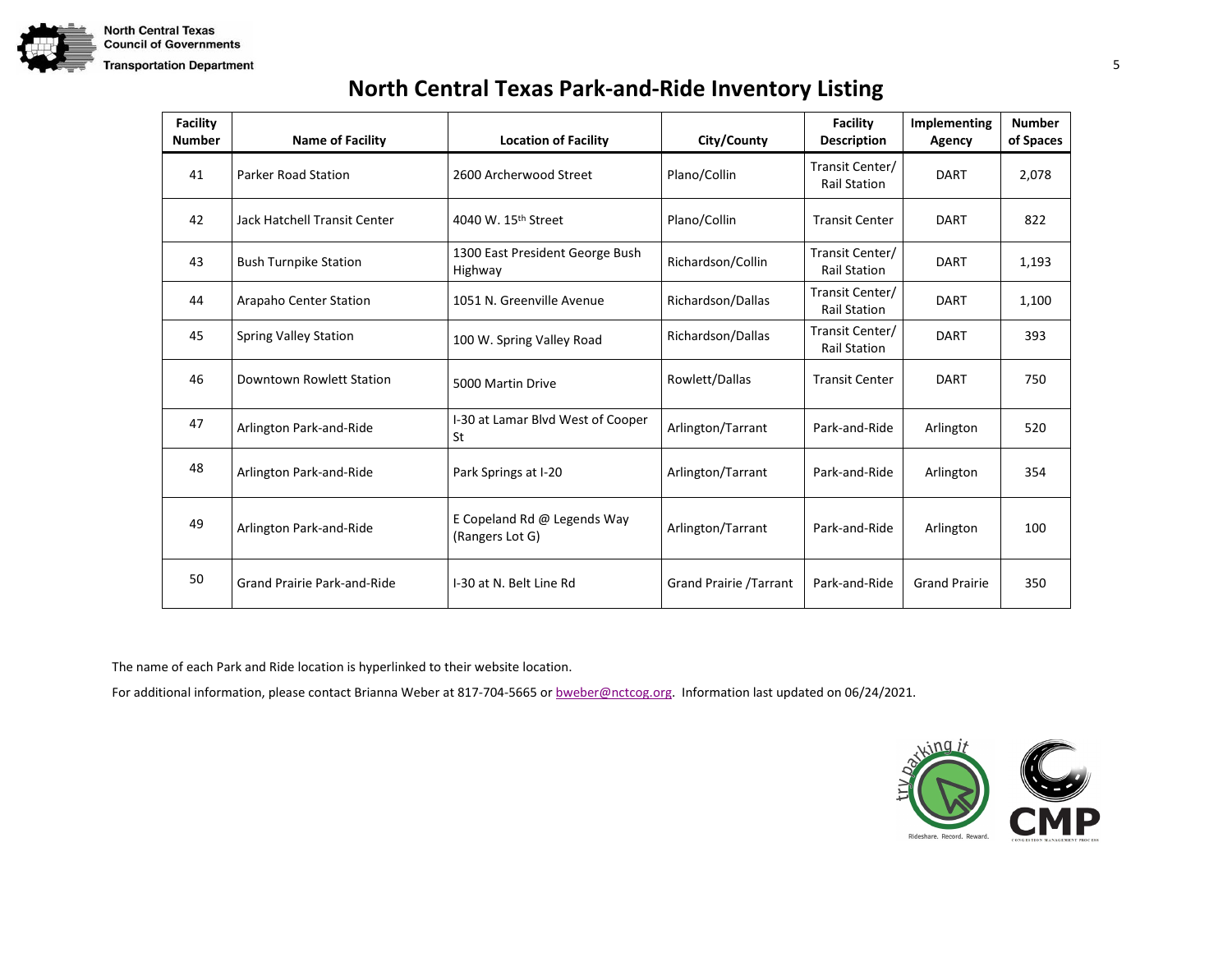

| <b>North Central Texas Park-and-Ride Inventory Listing</b> |  |
|------------------------------------------------------------|--|
|------------------------------------------------------------|--|

| <b>Facility</b><br><b>Number</b> | <b>Name of Facility</b>         | <b>Location of Facility</b> | City/County                    | <b>Facility</b><br><b>Description</b>  | Implementing<br>Agency | <b>Number</b><br>of Spaces |
|----------------------------------|---------------------------------|-----------------------------|--------------------------------|----------------------------------------|------------------------|----------------------------|
| 51                               | Altamesa Church of Christ       | 4600 Altamesa Blvd          | Fort Worth/Tarrant             | Park-and-Ride                          | <b>Trinity Metro</b>   | 100                        |
| 52                               | Edge Park Methodist Church      | 5616 Crowley Rd             | Fort Worth/Tarrant             | Park-and-Ride                          | <b>Trinity Metro</b>   | 50                         |
| 53                               | St. Bartholomew Catholic Church | 3601 Altamesa Blvd          | Fort Worth/Tarrant             | Park-and-Ride                          | <b>Trinity Metro</b>   | 85                         |
| 54                               | Western Hills Methodist Church  | 2820 Laredo                 | Fort Worth/Tarrant             | Park-and-Ride                          | <b>Trinity Metro</b>   | 80                         |
| 55                               | South Park-and-Ride             | I-35 Alsbury Exit           | Fort Worth/Tarrant             | Park-and-Ride                          | <b>Trinity Metro</b>   | 293                        |
| 56                               | <b>Ridgmar Mall</b>             | I-30 at Green Oaks          | Fort Worth/Tarrant             | Park-and-Ride                          | <b>Trinity Metro</b>   | N/A                        |
| 57                               | Fort Worth T&P Station          | 221 W. Lancaster Avenue     | Fort Worth/Tarrant             | Transit Center/<br><b>Rail Station</b> | DART/Trinity<br>Metro  | 376                        |
| 58                               | North Park-and-Ride             | I-157 North Freeway         | Fort Worth/Tarrant             | Park-and-Ride                          | <b>Trinity Metro</b>   | 196                        |
| 59                               | <b>Richland Hills Station</b>   | 7225 Burns St               | <b>Richland Hills/ Tarrant</b> | Transit Center/<br><b>Rail Station</b> | DART/Trinity<br>Metro  | 364                        |

The name of each Park and Ride location is hyperlinked to their website location.

For additional information, please contact Brianna Weber at 817-704-5665 or **bweber@nctcog.org.** Information last updated on 06/24/2021.

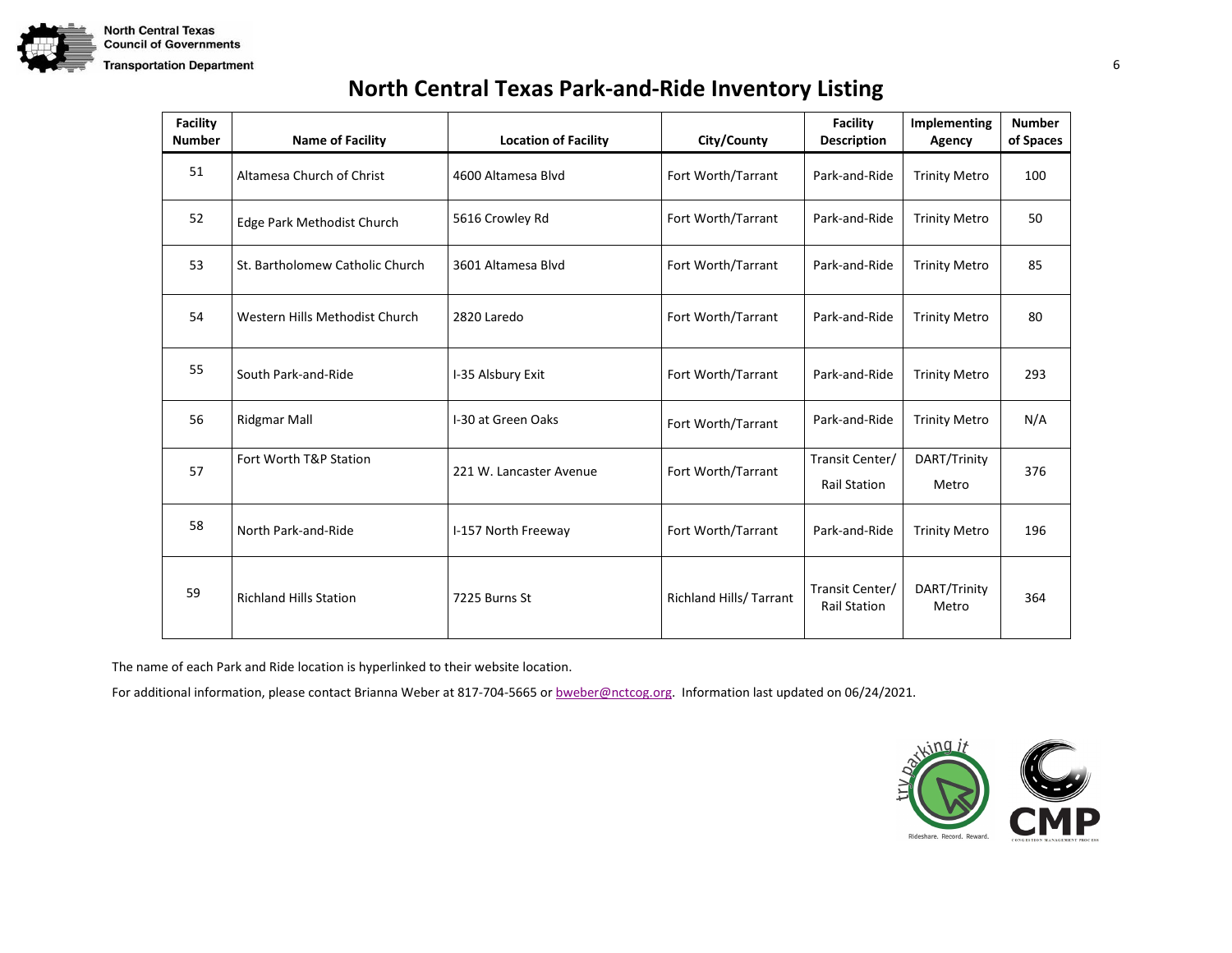

| <b>North Central Texas Park-and-Ride Inventory Listing</b> |  |
|------------------------------------------------------------|--|
|------------------------------------------------------------|--|

| <b>Facility</b><br><b>Number</b> | <b>Name of Facility</b>                      | <b>Location of Facility</b>                | City/County        | <b>Facility</b><br><b>Description</b>  | Implementing<br>Agency | <b>Number</b><br>of Spaces |
|----------------------------------|----------------------------------------------|--------------------------------------------|--------------------|----------------------------------------|------------------------|----------------------------|
| 60                               | Hurst/Bell Station                           | 3232 Bell Helicopter Blvd.                 | Fort Worth/Tarrant | <b>Rail Station</b>                    | DART/Trinity<br>Metro  | 387                        |
| 61                               | CentrePort/DFW Airport Station               | 14470 Statler Blyd                         | Fort Worth/Tarrant | Transit Center/<br><b>Rail Station</b> | DART/Trinity<br>Metro  | 985                        |
| 62                               | <b>Hebron Station</b>                        | 952 Lakeside Circle                        | Lewisville/Denton  | Transit Center/<br><b>Rail Station</b> | <b>DCTA</b>            | 393                        |
| 63                               | <b>Old Town Station</b>                      | 617 East Main Street                       | Lewisville/Denton  | Transit Center/<br><b>Rail Station</b> | <b>DCTA</b>            | 357                        |
| 64                               | Highland Village/ Lewisville Lake            | 2998 North Stemmons Freeway                | Lewisville/Denton  | Transit Center/<br><b>Rail Station</b> | <b>DCTA</b>            | 133                        |
| 65                               | <b>Med Park Station</b>                      | 3220 MedPark Drive                         | Lewisville/Denton  | Transit Center/<br><b>Rail Station</b> | <b>DCTA</b>            | 705                        |
| 66                               | Downtown Denton Transit Center<br>(DDTC)     | 604 East Hickory Street                    | Lewisville/Denton  | Transit Center/<br><b>Rail Station</b> | <b>DCTA</b>            | 60                         |
| 67                               | Texas Health Presbyterian Hospital<br>Denton | 3000 North I-35<br>(West Side Parking Lot) | Denton/Denton      | Park-and-Ride                          | <b>DCTA</b>            | 20                         |
| 68                               | Fort Worth T&P Station                       | 221 W. Lancaster Ave.                      | Fort Worth/Tarrant | Transit<br>Center/Rail<br>Station      | DART/Trinity<br>Metro  | 350                        |

The name of each Park and Ride location is hyperlinked to their website location.

For additional information, please contact Brianna Weber at 817-704-5665 or **bweber@nctcog.org.** Information last updated on 06/24/2021.

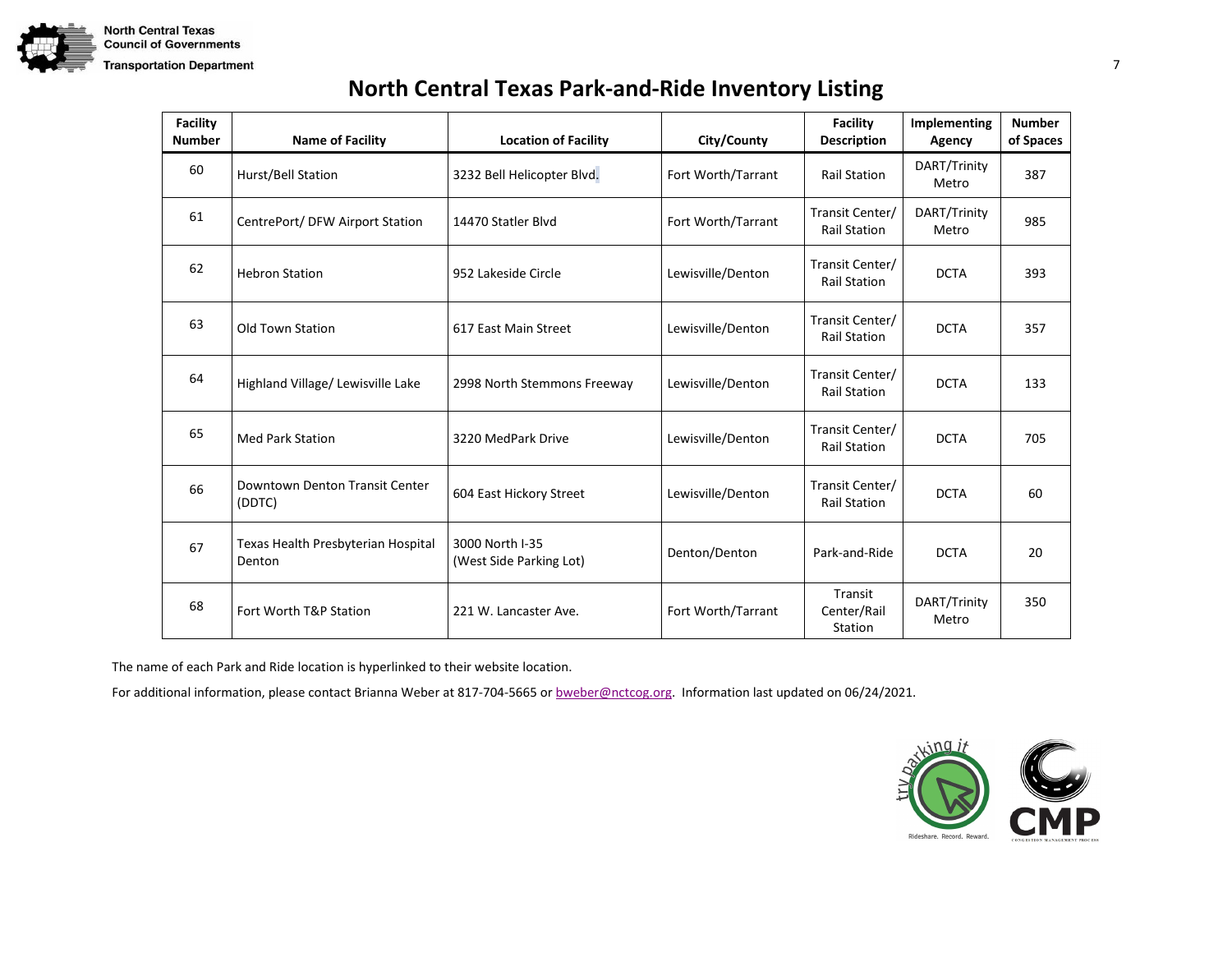

| <b>Facility</b><br><b>Number</b> | <b>Name of Facility</b>                    | <b>Location of Facility</b> | City/County                     | <b>Facility</b><br><b>Description</b> | Implementing<br>Agency | <b>Number</b><br>of Spaces |
|----------------------------------|--------------------------------------------|-----------------------------|---------------------------------|---------------------------------------|------------------------|----------------------------|
| 69                               | <b>Fort Worth Central Station</b>          | 1001 Jones St.              | Fort Worth/Tarrant              | Transit<br>Center/Rail<br>Station     | <b>Trinity Metro</b>   | N/A                        |
| 70                               | North Side Station                         | 2829 Decatur Ave.           | Fort Worth/Tarrant              | Transit<br>Center/Rail<br>Station     | <b>Trinity Metro</b>   | 164                        |
| 71                               | <b>Mercantile Center Station</b>           | 4233 N. Beach St.           | Fort Worth/Tarrant              | Transit<br>Center/Rail<br>Station     | <b>Trinity Metro</b>   | 318                        |
| 72                               | North Richland Hills/Iron Horse<br>Station | 6531 Iron Horse Blvd.       | North Richland<br>Hills/Tarrant | Transit<br>Center/Rail<br>Station     | <b>Trinity Metro</b>   | 376                        |
| 73                               | North Richland Hills/Smithfield<br>Station | 6420 Smithfield Rd.         | North Richland<br>Hills/Tarrant | Transit<br>Center/Rail<br>Station     | <b>Trinity Metro</b>   | 559                        |
| 74                               | Grapevine/Main Street Station              | 801 S. Main St.             | Grapevine/Tarrant               | Transit<br>Center/Rail<br>Station     | <b>Trinity Metro</b>   | 137                        |
| 75                               | <b>DFW Airport North Station</b>           | 1867 Dallas Rd.             | Grapevine/Tarrant               | Transit<br>Center/Rail<br>Station     | <b>Trinity Metro</b>   | 208                        |
| 76                               | DFW Airport Terminal B Station             | Terminal B - DFW Airport    | <b>DFW Airport</b>              | <b>Rail Station</b>                   | <b>Trinity Metro</b>   | N/A                        |

The name of each Park and Ride location is hyperlinked to their website location.